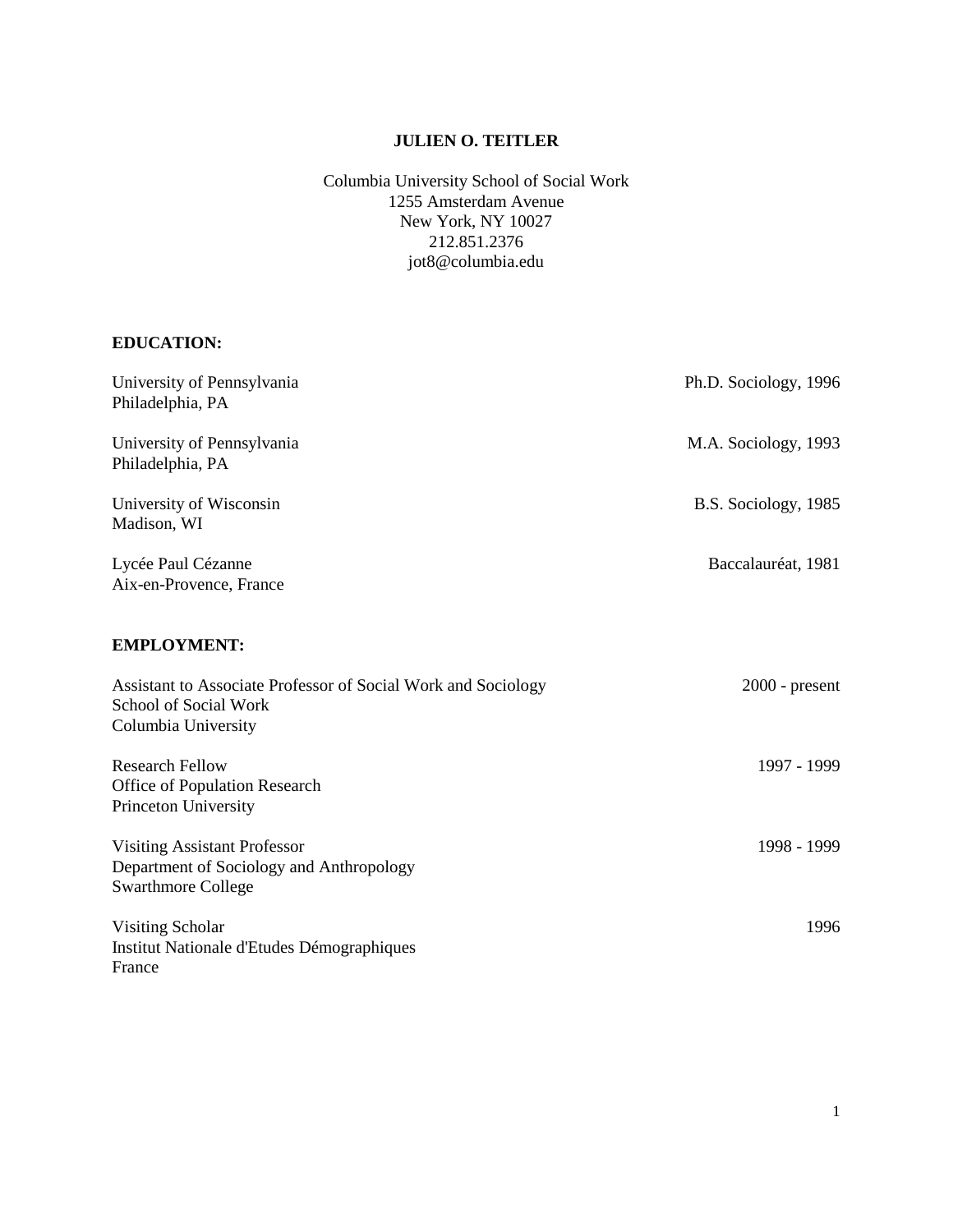Graduate Research Assistant 1992 - 1995 Department of Sociology University of Pennsylvania

Statistical Analyst 1989 - 1992 Department of Sociology University of Pennsylvania

## **INSTITUTIONAL AFFILIATIONS:**

Institute for Social and Economic Research and Policy, Columbia Population Research Center, Columbia Center for Homelessness Prevention, Robert Wood Johnson Health and Society Scholars Program.

### **ADMINISTRATIVE APPOINTMENTS:**

Chair, Columbia University School of Social Work Doctoral Program, 2008-present.

Director, Columbia University Social Indicators Survey Center, 1999-present.

Co-Director of Computing, Data, and Information Core and Methodology Core of the Columbia Population Research Center, 2008-present.

Co-Director, Robert Wood Johnson Health and Society Scholars Program at Columbia University, 2008 present.

Chair, Columbia University Institutional Review Board, 2007-2008 (board member 2005-2007).

Steering Committee Member: Columbia Population Research Center Steering Committee (2008-present); Columbia University Fellowship Program in Gender, Sexuality, and Health Studies (2008-present).

Advisory Board Member: Training in Interdisciplinary Research to Reduce Antimicrobial Resistance (2008-present).

#### **SERVICE ON NATIONAL AND INTERNATIONAL COMMITTEES:**

Review Panel Member, Hong Kong Research Grants Council (Humanities, Business and Social Sciences), 2008-present. Chair of Public Policy Research sub-panel 2010-present.

Review Panel Member, NIH Center for Scientific Review Special Emphasis Panel, ZRG1 HOP-B 90, June 2008.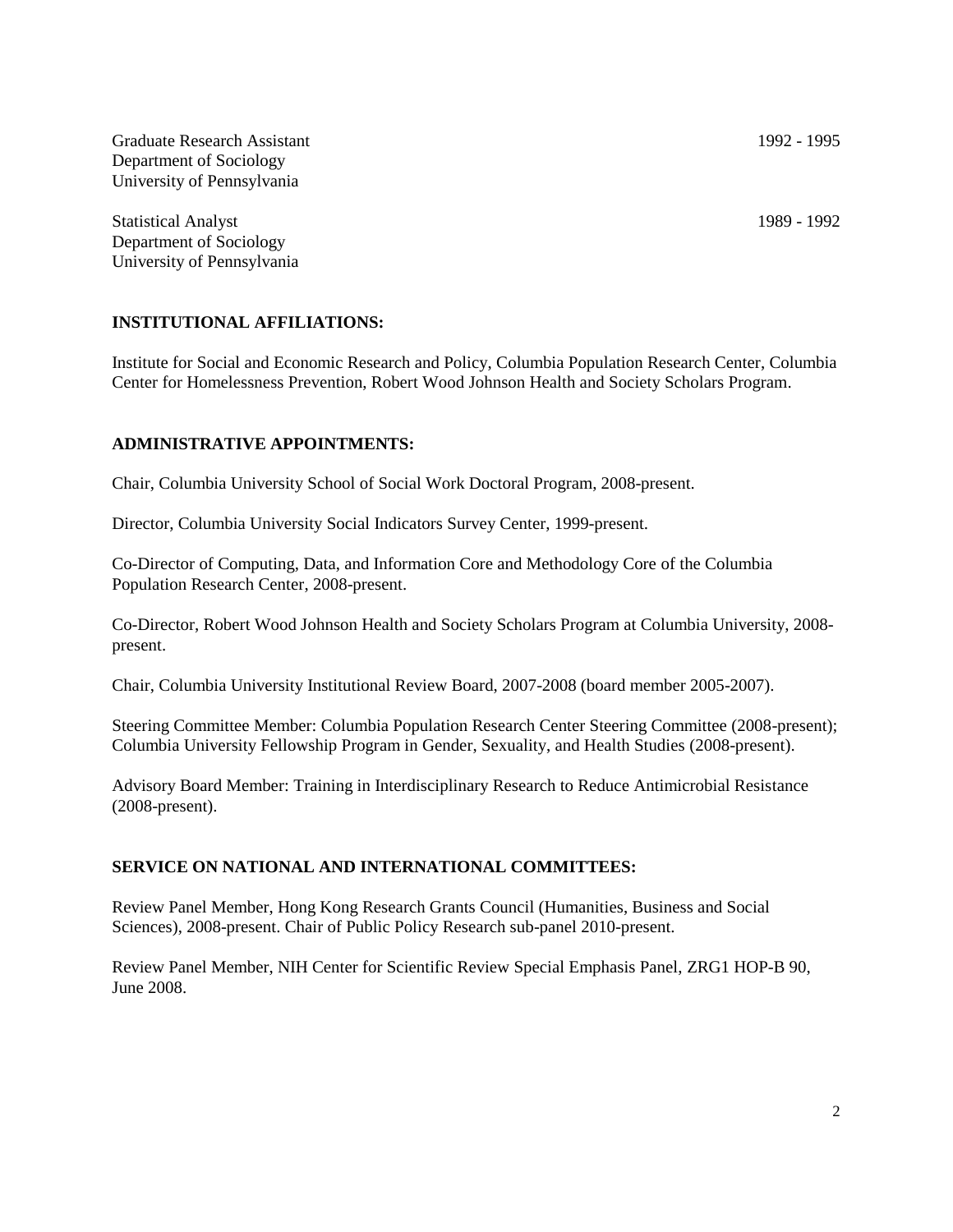# **AWARDS AND FELLOWSHIPS**:

| Graduate School of Arts and Sciences Faculty Mentoring Award     | 2010         |
|------------------------------------------------------------------|--------------|
| Pro-Humanitate Literary Award                                    | 2002         |
| National Research Service Award, National Institute of Health    | 1997 to 1999 |
| Edward Digby Baltzell Dissertation award                         | 1996         |
| Dean's Dissertation Fellowship Award, University of Pennsylvania | 1995         |

# **RESEARCH SUPPORT:**

Current

PI: "Immigrant Selectivity and Disparities in Birth Outcomes." National Institute of Health. Grant #R03HD058067. Award period: 3/1/10 to 2/29/12. \$100,000.

Co-PI: "Using Google Streetview to Measure Neighborhood Characteristics." National Institute of Health. Grant #R21HD062965. Award period: 8/1/10 to 7/31/12. \$250,000.

Co-I: "Residential mobility and young children: Family, neighborhoods, and well-being." National Institute of Health. Grant #R15HD065653. Award period: 12/09-11/11. \$200,000

## Completed

Co-PI: "Design and Analysis of "How Many Xs Do You Know" Surveys for the Study of Polarization in Social Networks." National Science Foundation. Grant #DMS-05-3223. Award period: 08/05 to 07/08 (extended). \$649,760.

PI: "Health Disparities and Immigration Working Group," Robert Wood Johnson Health & Society Scholars Program, Mailman School of Public Health and Institute for Social and Economic Research and Policy, Columbia University. Award Period 4/06 to 5/07. \$15,000.

PI: "Mental Health and Transitions to Marriage Among Unwed Parents." National Poverty Center. Grant #005324. Award period 6/06 to 5/07. \$19,720.

PI: "Plant-Capture adjustment to 2007 NYC Homeless Count" New York City Department of Homeless Services. Contract #CT 071 20070022204. Award period 12/06 to 6/07. \$25,000.

Co-PI: "Fragile Families and Child Health." National Institute of Child Health and Human Development. Grant #R01HD35301. Award period: 9/02 to 6/06. \$1,454,256.

Co-PI: "New York City Recovers." Russell Sage Foundation. Grant #91-03-13. Award period: 10/03 to 9/05. \$254,643.

PI: "Effects of Neighborhood-Level Factors on Infant Health." Robert Wood Johnson Health & Society Scholars Program, Mailman School of Public Health and Institute for Social and Economic Research and Policy, Columbia University. Award period: 7/03 to 6/04. \$3,500.

Co-Investigator: "Health and Social Consequences of the Urban Environment." Robert Wood Johnson Health & Society Scholars seed grant program. Award period: 6/03 to 10/03. \$18,628.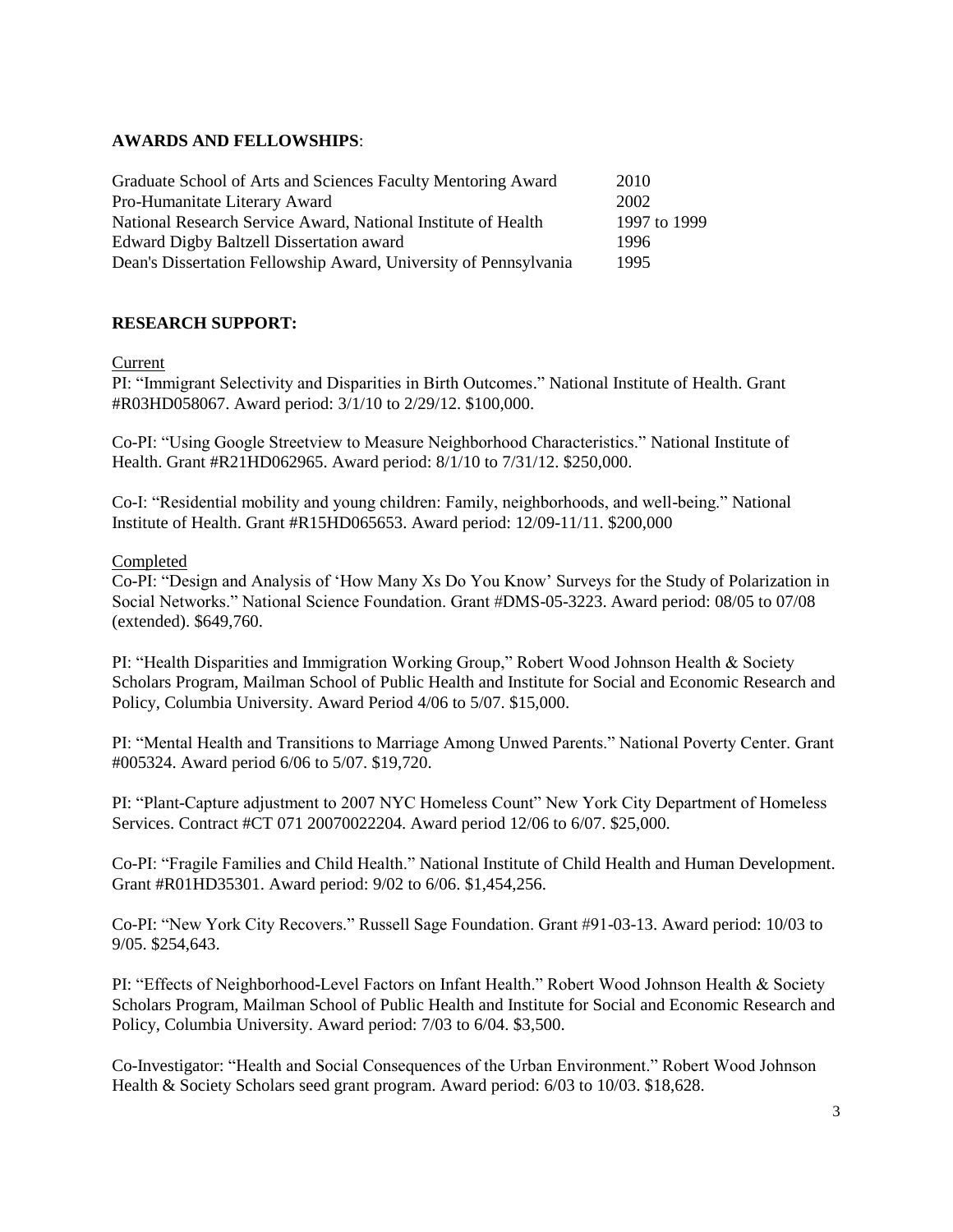Co-PI: "Fragile Families and Welfare Reform." Jointly funded by ACF and ASPE. Grant # 90PA0007/01. Award period: 9/00 to 9/03. \$499,458.

Co-PI: "A Comparative Social Indicators Survey: New York and Tel Aviv." United States Israel Binational Science Foundation. Award period: 9/01 to 8/03. \$25,801.

Co-Investigator: "Wealth, Wellbeing, Welfare Reform and Devolution in New York City." Ford Foundation. Grant #FD990-1399-1. Award period: 7/00 to 6/03. \$200,000.

Co:PI: "New York City Youth After 9/11." William T. Grant Foundation. Grant # 2247. Award period: 1/02 to 12/02. \$25,000.

Co-PI: "Effects of 9/11 on New York City Residents." Robert Wood Johnson Foundation. Grant # 044765. Award period: 1/02 to 12/02. \$49,571.

PI: "The Chicago Survey of Parents and Youth." MacArthur Foundation. Grant # 99-58515. Award period: 9/99 to 8/00. \$150,000.

PI: "Contextual Influences on Youth Behavior." National Institute of Health. Grant #F32HD008221. Award period: 6/97 to 10/99. \$63,308.

### **PUBLICATIONS**

#### Journal articles

Hamilton, E., Teitler, J., and Reichman, N. Why do Mexican American Children Outgrow the Epidemiological Paradox? Forthcoming in *Journal of Health and Social Behavior*.

Rundle, A., Bader, M., Neckerman, K., and Teitler, J. 2011. Using Google Street View to Audit Neighborhood Environments. *American Journal of Preventive Medicine,* 40(1):94-100.

Martinson, M., Teitler., J., and Reichman, N. Health across the Life Span in the United States and England. Forthcoming in *American Journal of Epidemiology*.

Martinson, M., Teitler., J., and Reichman, N. Martinson et al. respond to ""Search for Explanations of the American Health Disadvantage."" Forthcoming in *American Journal of Epidemiology*.

DiPrete, T., McCormick, T., Gelman, A., Teitler, J., and Zheng, T. Segregation in Social Networks Based on Acquaintanceship and Trust. Forthcoming in *American Journal of Sociology*.

Teitler, J., Reichman, N., Nepomnyaschy, L., Garfinkel, I. 2009. Effects of welfare participation on marriage. *Journal of Marriage and Family,* 71:892-904.

Reichman, N., Teitler, J., and Hamilton, E. 2009. Effects of neighborhood racial composition on birthweight. *Health and Place,* 15:814-821.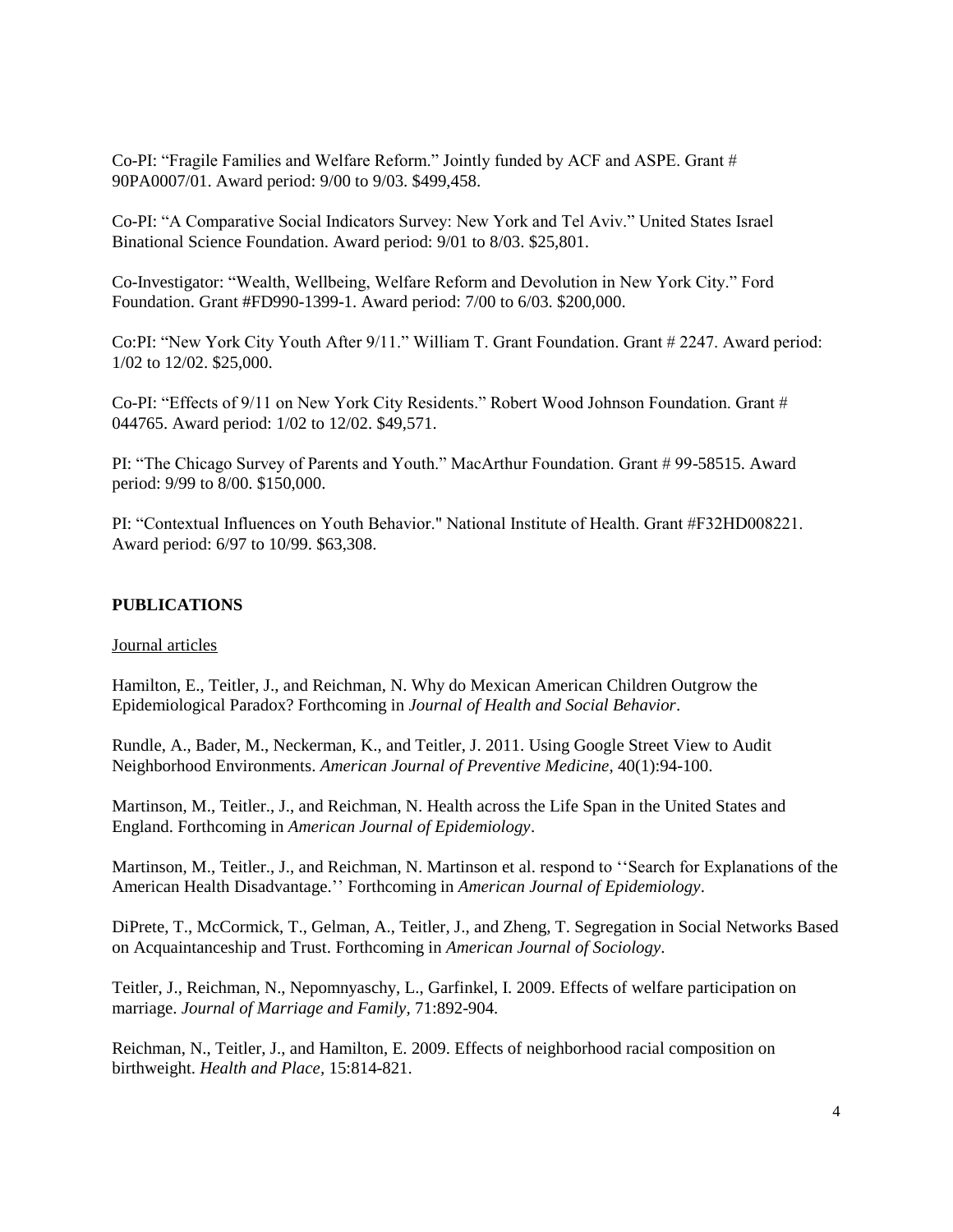Kantor, L., Santelli, J., Teitler, J., and Balmer, R. 2008. Abstinence-only policies and programs – An overview. *Sexuality Research and Social Policy,* 5(3):6-17.

Teitler, J. and Reichman, N. 2008. Mental illness as a barrier to marriage among unmarried mothers. *Journal of Marriage and Family,* 70:770-782.

Teitler, J. Reichman, N., Nepomnyaschy, and Martinson, M. 2007. A cross-national comparison of racial and ethnic disparities in low birthweight in the United States and England. *Pediatrics* 120(5):1182-1189.

Teitler, J., Reichman, N., Nepomnyaschy, L. 2007. Determinants of TANF participation: A multilevel analysis. *Social Service Review* 81(4): 633-656.

Teitler, J., Reichman, N., Koball, H. 2006. Contemporaneous versus retrospective reports of cohabitation in the Fragile Families survey. *Journal of Marriage and Family* 68:469-477.

Reichman, N., Teitler, J. 2006. Paternal age as a risk factor for low birth weight. *American Journal of Public Health* 96(5): 862-866.

Reichman, N., Teitler, J., Curtis, M. 2005. TANF sanctioning and hardship. *Social Service Review* 79(2): 215-36.

Reichman, N., Teitler, J. 2005. Timing of enhanced prenatal care and birth outcomes in New Jersey"s HealthStart program. *Maternal and Child Health Journal* 9(2): 151-158.

Teitler, J., Reichman, N., Nepomnyaschy, L. 2004. Sources of support, child care, and hardship among unwed mothers, 1999-2001. *Social Service Review* 78(1): 125-148.

Reichman, N., Teitler, J., Garfinkel, I., Garcia, S. 2004. Variations in maternal and child wellbeing among financially eligible mothers by TANF participation status. *Eastern Economic Journal* 30(1): 101- 118.

Reichman, N., Teitler, J. 2003. Effects of psychosocial risk factors and prenatal interventions on birth weight: evidence from New Jersey's Healthstart program. *Perspectives on Sexual and Reproductive Health* 35(3): 130-137.

Teitler, J., Reichman, N., Sprachman, S. 2003. Costs and benefits of improving response rates for a hardto-reach population. *Public Opinion Quarterly* 67(1): 126-138.

Teitler, J. 2002. Trends in youth sexual initiation and fertility in developed countries: 1960-1995. *The Annals of the American Academy of Political and Social Science* 580: 134-152.

Reichman, N., Teitler, J., Garfinkel, I., McLanahan, S. 2001. Fragile Families: sample and design*. Children and Youth Services Review* 23(4/5): 303-326*.*

Teitler, J. 2001. Father involvement, child health and maternal health behavior*. Children and Youth Services Review* 23(4/5): 403-425*.*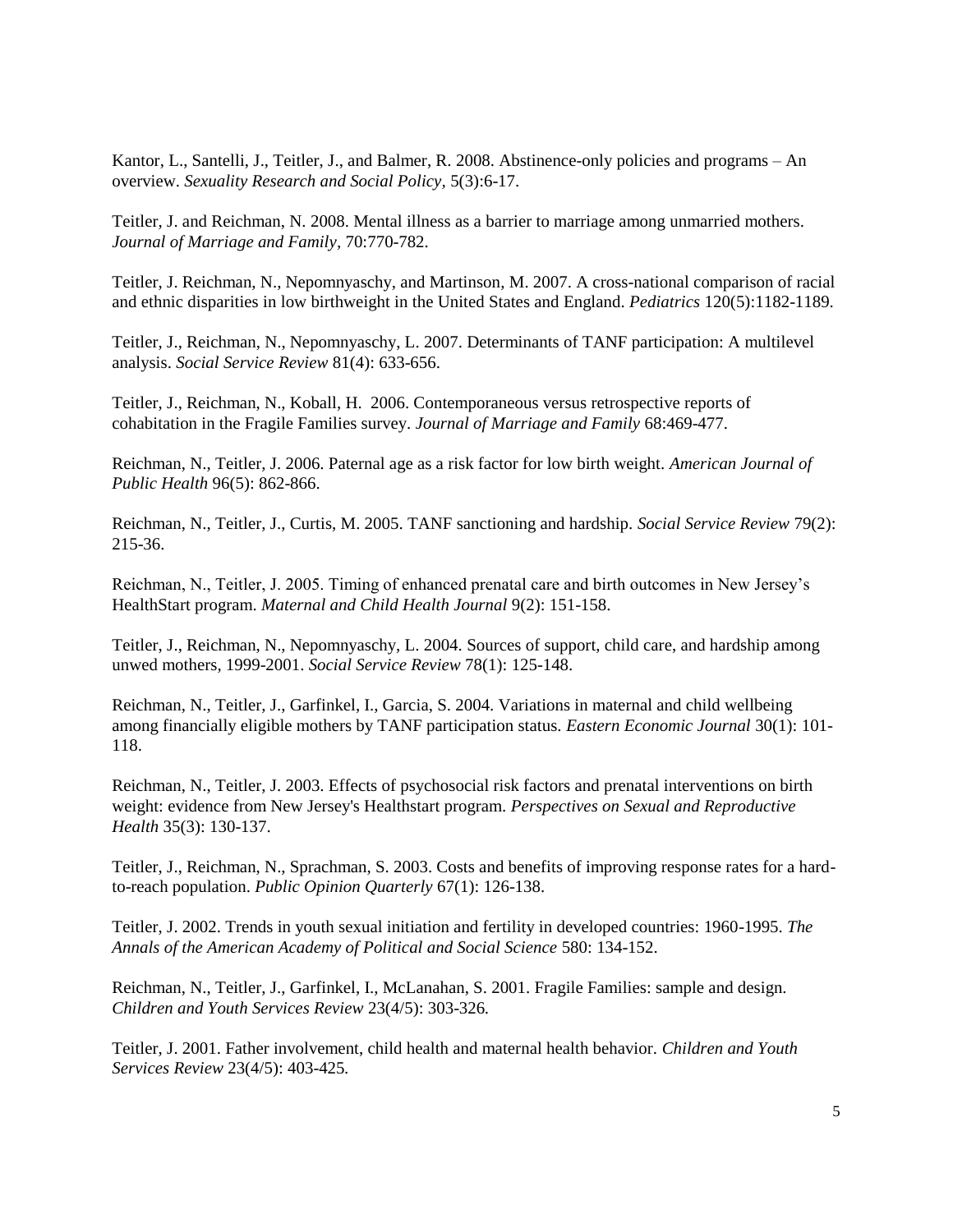Teitler, J., Weiss, C. 2000. Effects of neighborhood and school environments on transitions to first sexual intercourse. *Sociology of Education* 73: 112-132.

Furstenberg, F., Geitz, L., Teitler, J., Weiss, C. 1997. Does condom availability make a difference? an evaluation of Philadelphia Health Resource Centers. *Family Planning Perspectives* 29(3): 123-127.

Hughes, M.E., Furstenberg, F., Teitler, J. 1995. The impact of an increase in family planning services on the teenage population in Philadelphia. *Family Planning Perspectives* 27(2): 60-78.

Furstenberg, F., Teitler, J. 1994. Reconsidering the effects of marital disruption: what happens to children of divorce in early adulthood? *Journal of Family Issues* 15(2): 173-190.

Cherlin, A., Furstenberg, F., Chase-Landsdale, P., Kiernan, K., Robbins, P., Morrison, D., Teitler, J. 1991. Longitudinal effects of divorce in Great Britain and the United States. *Science* 252: 1386-89.

#### Book chapters

Teitler, J. 2009. "The Changing Family and Public Health" in Detels, R., Beaglehole, R., Lansan, M., and Gulliford, M (eds.) *Oxford Textbook of Public Health, 5th Edition*.

Weiss, C., Teitler, J. 2006. "Parenting Practices as Modifiers and Moderators of Adolescents" Educational Outcomes," in Y. Sugita (ed.) *Fluctuation in American Values*. Tokyo: Sanwa Shoseki. Translated into Japanese by Ikuro Fujiwara.

Teitler, J., Ben-Arieh, A. 2005. "Where Should The Research Go? Some Possible Directions and Their Research Implications," in Ben-Arieh, A. and Goerge, R.M. (eds.) *Indicators of Children's Well Being: Understanding Their Role, Usage and Policy Influence.* Springer: Dordrecht, Netherlands.

Garfinkel, I., Kaushal, N., Teitler, J., Garcia, S. 2005. "Vulnerability and Resilience: New Yorkers Respond to 9/11," in Foner, N. (ed.) *Wounded City: The Social Effects of the World Trade Center Attack on New York City*. New York: Russell Sage Foundation.

Cabrera, N., Moore, K., West, J., Bronte-Tinkew, J., Halle, T., Brooks-Gunn, J., Reichman, N., Teitler, J., Ellingsen, K., Nord, C., Boller, K. 2003. "The DADS Initiative: Measuring Father Involvement in Large Scale Surveys,"in Day, R.D. and Lamb, M.E. (eds.) *Conceptualizing and Measuring Father Involvement*. Mahwah, NJ: Lawrence Erlbaum Associates, Inc.

McLanahan, S., Garfinkel, I., Reichman, N., Teitler, J. 2001. "Unwed Parents or Fragile Families? Implications for Welfare and Child Support Policy," in Wu, L. and Wolfe, B. (eds). *Out of Wedlock: Trends, Causes, and Consequences of Nonmarital Fertility*. New York: Russell Sage.

McLanahan, S., Teitler, J. 1999. "The Consequences of Father Absence" in Lamb M. (ed.) *Parenting and Child Development in Nontraditional Families.* Mahwah, NJ: Lawrence Erlbaum Associates, Inc.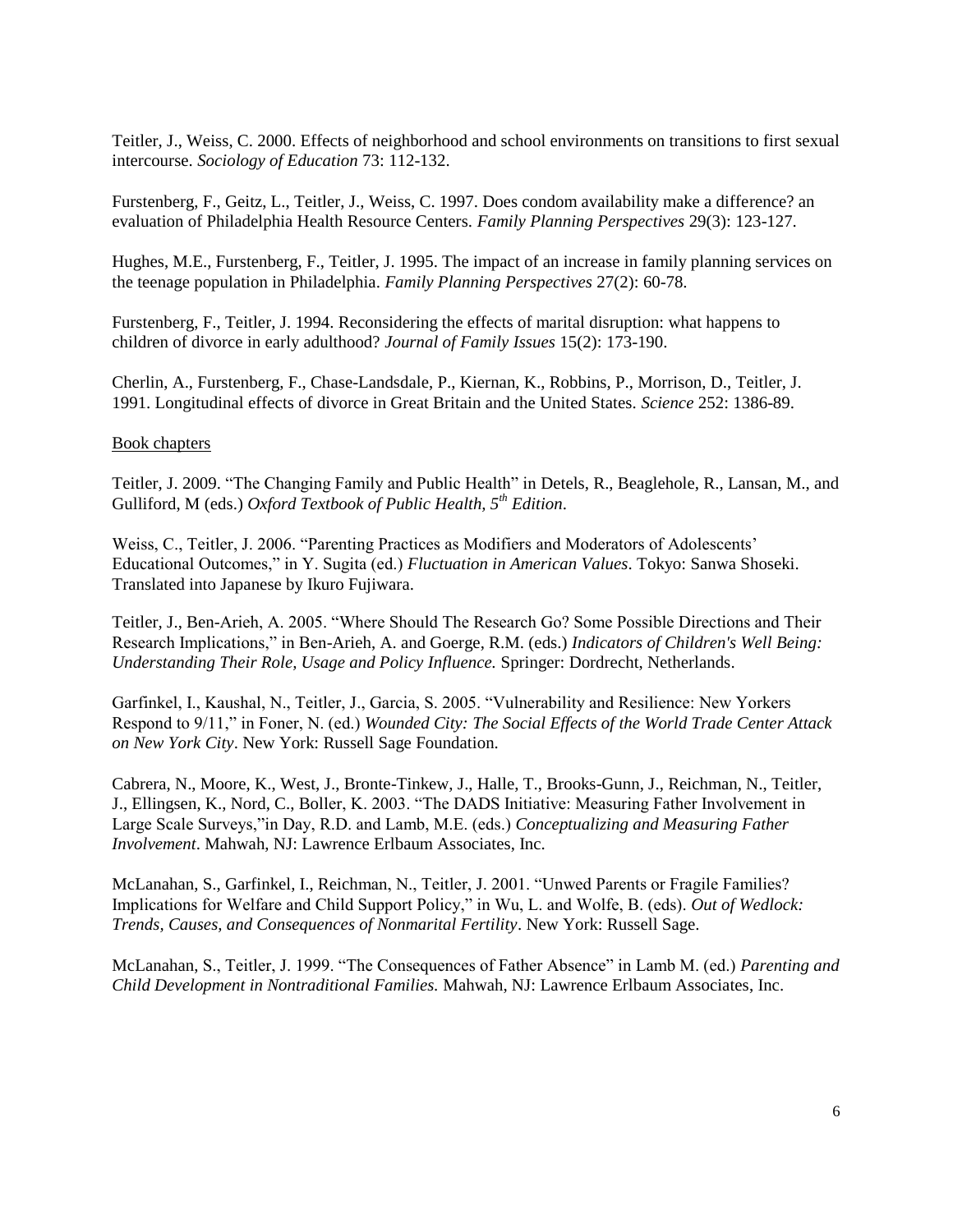### Reports and working papers

DiPrete, T., Gelman, A., McCormick, T., Teitler, J., and Zheng, T. 2009. Segregation in social networks based on acquaintanceship and trust. Columbia Population Research Center Working Paper, 09-09.

Teitler, J., Garfinkel, I., Garcia, S., Kenney, S. 2004. *New York Social Indicators 2001: Growing Prosperity, Lingering Inequality*. Social Indicators Survey Center. Columbia University

McLanahan, S., Garfinkel, I., Reichman, N., Teitler, J., Carlson, M., Audigier, C. 2001. *The Fragile Families and Child Wellbeing Study Baseline Report*. Center for Research on Child Wellbeing. Princeton University.

Meyers, M., Teitler, J. 2001. *New York City Social Indicators 1999: Pulling Ahead, Falling Behind*. Social Indicators Survey Center. Columbia University.

Teitler, J., Reichman, N. 2001. *Cohabitation: An Elusive Concept*. Social Indicators Survey Center Working Paper #01-4 and Center for Research on Child Wellbeing Working Paper #2001-07.

Teitler, J. 1998. *Neighborhood Variation in Youth Sexual, Fertility, and Educational Outcomes*. Center for Research on Child Wellbeing Working Paper #1998-20.

#### Manuscripts in preparation or under review

Teitler, J., Das, D., Kruse, L., and Reichman, N. Effects of prenatal care on subsequent fertility.

Teitler, J. Explaining Trends and Cross-National Differences in Teen Birth Rates in Developed Countries.

McCormick, T., Moussa, A., Ruf, J., DiPrete, T., Gelman, A., Teitler, J., and Zheng, T. Comparing two methods for predicting opinions using social structure.

Bates, L., Teitler, J. Time in the U.S. and Birth Outcomes among Immigrants.

Teitler, J., Bader, M. Neckerman, K., Lee, Y., and Rundle, A. Using Google Street View to measure neighborhood physical disorder.

Rundle, A., Teitler, J., Bader, M., Weiss, C., Richards, C., Neckerman, K., Lovasi, L. Using Google Street View to Implement Community Audit Tools: initial work with the Pedestrian Environment Data Scan.

## **SELECTED PROFESSIONAL PRESENTATIONS:**

"Explaining Trends and Cross-National Differences in Teen Birth Rates in Developed Countries" presented at the 2009 Population Association of America conference in Detroit, MI.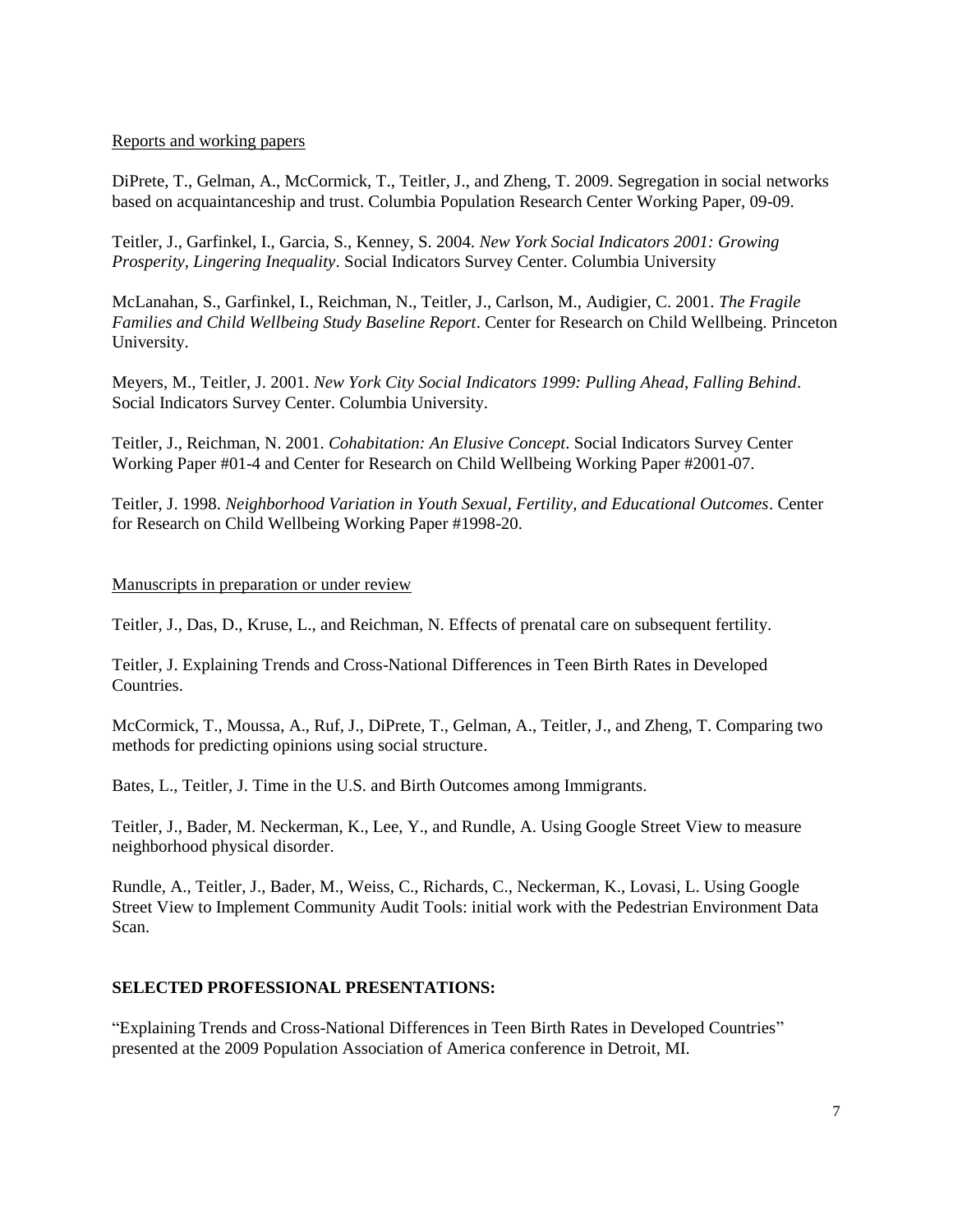"Time in the U.S. and Birth Outcomes among Immigrants" presented at the 2008 Population Association of America conference in New Orleans, LA.

"Do Neighborhood Poverty and Racial Composition Affect Black Birthweight?" presented at the 2007 Population Association of America conference. New York, NY.

"A Cross-National Comparison of Racial and Ethnic Disparities in Birth Outcomes in the U.K. and the U.S." presented at the fall conference of the Association for Public Policy Analysis and Management in Madison, WI, Nov. 2-4, 2006.

"Effects of Welfare Participation on Marriage" presented (by invitation) at the Administration for Children and Families" 9th Annual Welfare Research and Evaluation Conference, Arlington, VA, June 5-7, 2006.

"Effects of Mental Illness on Marriage and Fertility" presented at the annual meeting of the Population Association of America in Los Angeles, CA, March 30 - April 1, 2006.

"The Short and Long Term Effects of Welfare Participation on Marriage" presented (by invitation) at the Bronfenbrenner Life Course Center, Cornell University Institute for the Social Sciences. March 14, 2006.

"Welfare Participation and Marriage" presented at the fall conference of the Association for Public Policy Analysis and Management in Washington, DC, Nov. 3-5, 2005.

"Comparison of Contemporaneous and Retrospective Reports of Cohabitation" presented at the American Association for Public Opinion Research in Phoenix, AZ, May 13-16, 2004.

"TANF Participation and Marriage" presented at the National Poverty Center conference *Marriage and Family Formation Among Low-Income Couples: What Do We Know From Research*? In Washington, DC, September 4-5, 2003.

"Sperm Counts? Effects of Father Risk Factors on Infant Health" presented at the annual meeting of the Society for Research on Child Development in Tampa, FL, April 24-27, 2003.

"The Effects of State Policies on TANF Participation" presented at the annual research conference of the Association for Public Policy and Management in Dallas, TX, November 7-9, 2002.

"Hospital Effects in the Fragile Families and Child Wellbeing Study: Implications for Sampling Birth Cohorts" presented at the annual meeting of the American Association for Public Opinion Research in St. Pete Beach, FL, May 16-19, 2002.

"A Balancing Act: Sources of Support, Child Care, and Hardship Among Unwed Mothers" presented at the conference *Working Poor Families: Coping as Parents and Workers* in Bethesda, MD, November 13- 14, 2001.

"Cohabitation Among Fragile Families: An Elusive Concept" presented at the annual meeting of the Population Association of America in Washington DC, March 29-31, 2001.